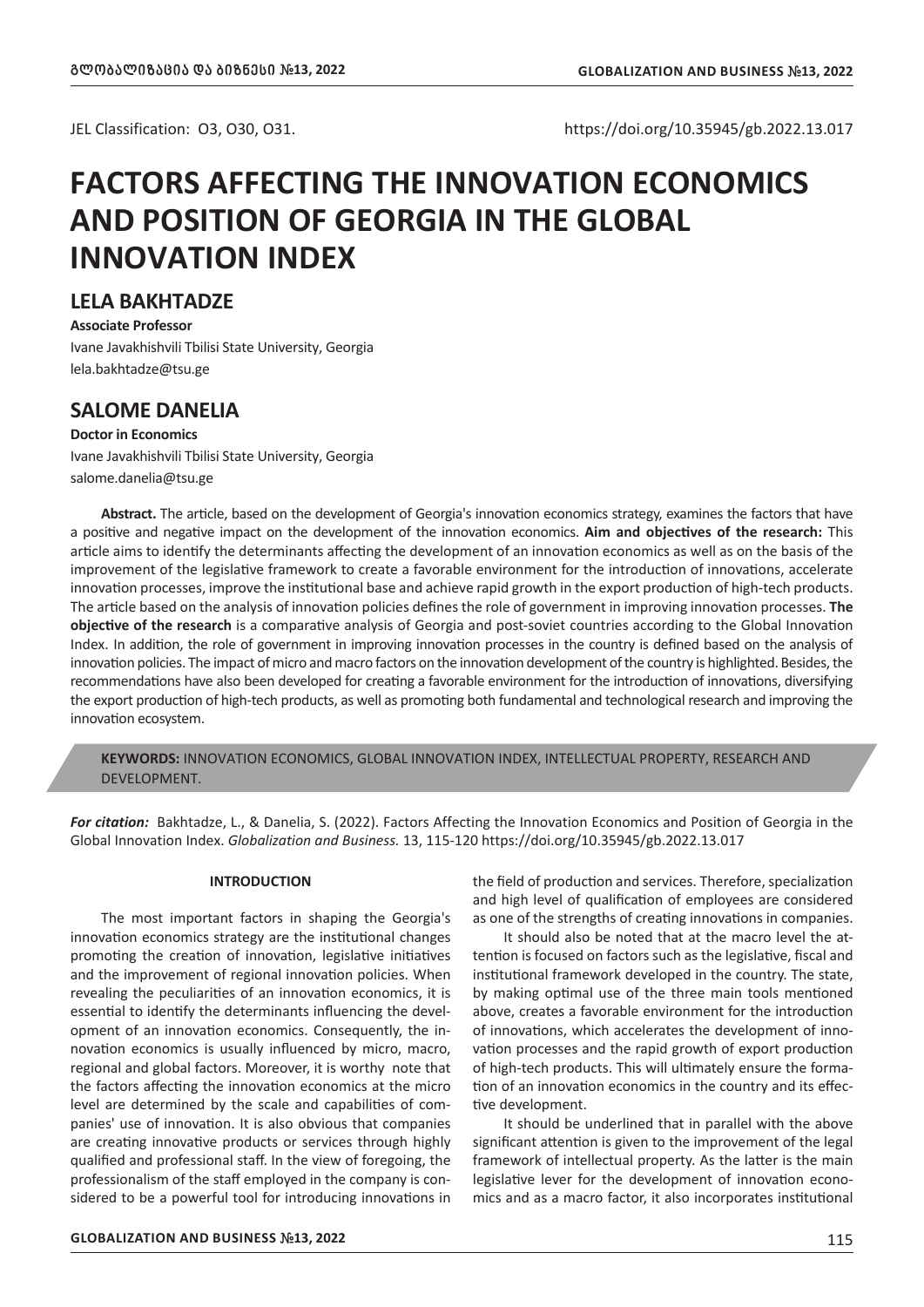problems related to the creation of an optimal organizational structure. The aim of the last-mentioned is to promote both fundamental and technological research and to create an innovation ecosystem.

The fiscal policy implemented in the country also has a significant impact on the formation of an innovation economics. For its part, Georgia's relations with the Eastern Partnership and EU member states are seeing as a regional factor of innovation policy, because regional and neighborhood policies create fertile ground for the development of an innovation economics. In view of the above, Eastern Partnership and EU policy aim at knowledge and technology transfer. This, in turn, is an important contributing factor to the accelerated development of scientific potential.

Generally, the global factor of innovation policy refers to those international organizations that create favorable environmental conditions for the development of an innovation economics, as well as assess the current situation and develop recommendations in this area. The recommendations of the International Monetary Fund (IMF) are noteworthy in this regard.

It is worth noted that the International Monetary Fund, in turn, has developed a strategy for the formation of innovation systems within which it may be appropriate to make a comparative analysis of innovation processes by EU countries taking into account the specifics and innovation potential of EU Member States.

The International Monetary Fund's Innovation Lab is also of great value, in which, in parallel with the implementation of the latest research, the current global economic trends are covered and evaluated. In addition, various digital platforms are available for higher education institutions in the above-mentioned laboratory.

The Organization for Economic Co-operation and Development (OECD) offers some interesting assessments and recommendations in the above-mentioned area.

As is known, the Organization for Economic Co-operation and Development (OECD) based on the analysis of innovation policies of EU member states defines the role of government in improving the innovation processes.

It should also be pointed out that in general, The World Trade Organization (WTO) supports the economic development through measures promoting the innovations. In particular, the organization sets tariff preferences for telecommunications infrastructure for member countries, as well as supports the promotion of e-commerce and the liberalization of Internet services, etc.

Thus, the determinants affecting the development of innovation economics in Georgia are closely related to each other and, as a whole, creates greenhouse conditions for the development of an innovation economics. However, it is important to note that the factors influencing the development of the innovation economics at the macro and micro levels are crucial in determining the development prospects in the country.

It should also be emphasized that positions in international rankings are considered as an important indicator for assessing the current processes in the economic, social and political environment of the country. However, the country's innovation performance is measured by the Global Innovation Index (GII), which identifies innovation opportunities in 132 countries and responds to the world trends in the field of innovation.

Moreover, the data of the Global Innovation Index, in turn, assists countries in creating favorable conditions for innovation development as well as offers flexible mechanisms to increase productivity and job growth in the country in the long run (Bakhtadze & Danelia, 2020). It is also worth mentioning that The World Intellectual Property Organization (WIPO) and Cornell University annually analyze the Global Innovation Index data.

The Global Innovation Index consists of 80 indicators which are grouped into seven categories and each country is evaluated in all seven categories. In addition, the assessment covers the following main categories:

- Institutions (political environment and legislative framework);
- Human capital and research (education, research and development);





*Source: Compiled by the authors based on the 2021 report of Global Innovation Index https://www.globalinnovationindex.org (29.12.2021)*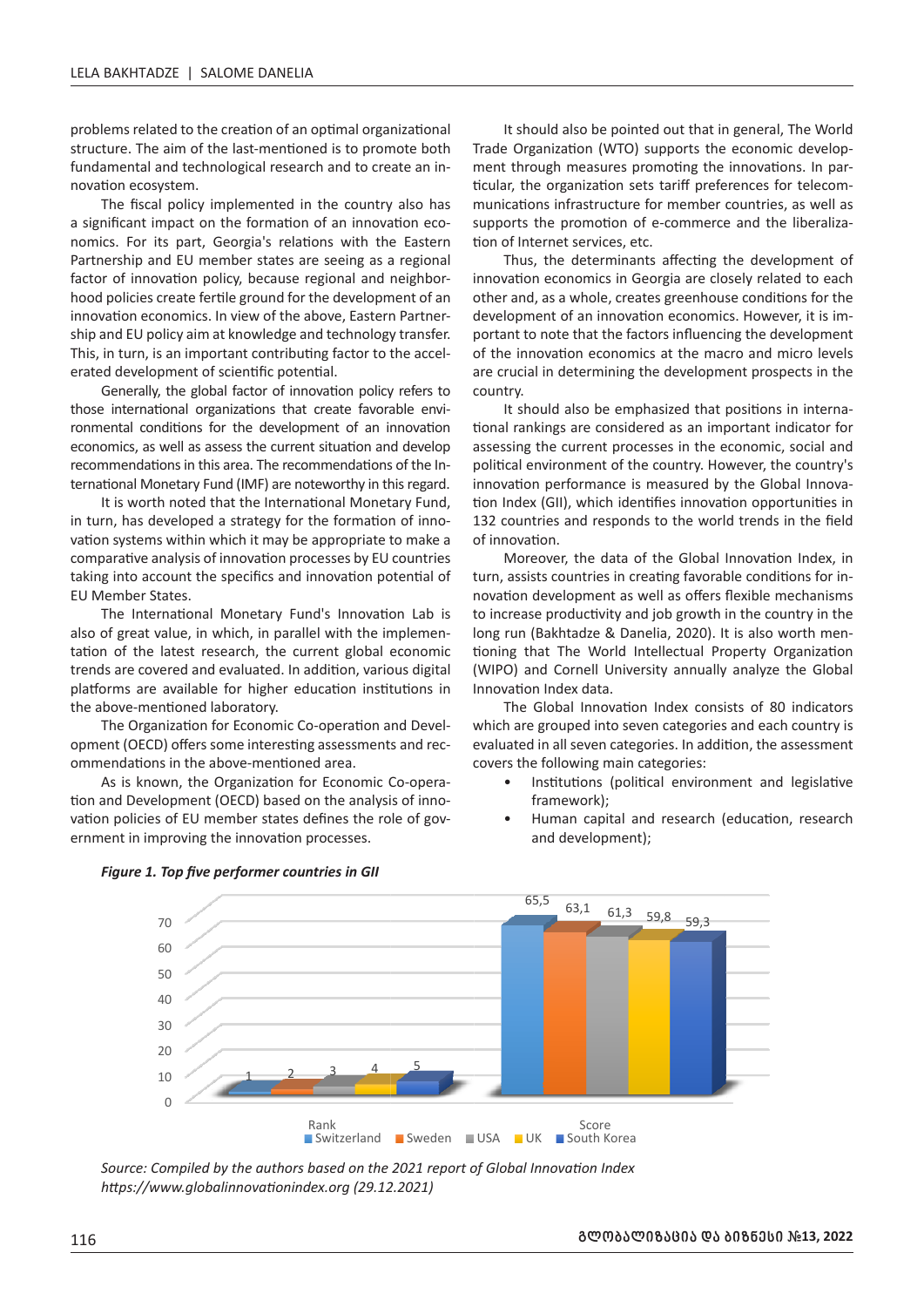- Infrastructure (information and communication technologies, infrastructure and ecological sustainability);
- Market sophistication (investments, trade, competition and market scale);
- Business sophistication (employee knowledge level, degree of application of innovation in production);
- Knowledge and technologies outputs (creating new knowledge, assessing the impact of knowledge on innovation, and dissemination of knowledge);
- Creativity outputs (intangible assets, innovative services, e-innovation).

According to the above indexes, Switzerland with a score of 65.5, Sweden (63.1), the United States (61.3), the United Kingdom (59.8) and South Korea with a score of 59.3 have all ranked among the top five in 2021 (See Figure 1).

Thus, according to the Global Innovation Index based on the data of 2021 Georgia ranked 63rd out of 132 countries. This is due to the categories included in the various indexes, such as: creativity, knowledge and technology, business environment, market and infrastructure development, institu**fions, human capital and research, which are assessed by the as w** scores shown in Figure 2 below.

According to the Global Innovation Index, the results for each category in 2021 show that the best achievements in Georgia are evident in terms of institution development. The above is conditioned by the state policy implemented in the country, which serves to promote the development of an innovation economics. 40

Furthermore, several institutional units established in Georgia promote the development of innovative products or services for private business. In recent times, the state-sponsored activities to support small entrepreneurs and develop innovation have also increased significantly. In this regard, the Georgia's Innovation and Technology Agency and the state program "Produce in Georgia" make a significant contribution to the development of the country. Sweden

It should also be emphasized that the activities carried out by the agency "Produce in Georgia", which aims to improve the entrepreneurial environment, have had a positive impact on the development of the private sector, export promotion and investment attraction.

In addition, the goal of the "Enterprise in Georgia" program is to develop entrepreneurship, support entrepreneurs, as well as promote the creation of new enterprises and the expansion or improvement of existing ones, the purpose of which will be reflected in increased profits and enhanced global competitiveness.

Moreover, the market development is distinguished with the high results achieved in the country (34th place), which depicts investment, trade, competition and market scale. However, despite some progress, infrastructure development, which includes the arrangement of general infrastructure, development of high information and communication technologies and ecological sustainability, remains a weakness (85th place).

On the other hand, unfavorable results are evident in the field of research and development (R&D), which reveals an insufficient level of innovation knowledge, and in turn hinders the development of innovative production and services as well as it is reflected in the scarcity of research and development costs.

In 2020 and 2021, Georgia's ranking significantly de-In 2020 and 2021, Georgia's Tanking Significantly deteriorated in five out of the seven categories of the Global Innovation Index, dropping the country from 62nd to 75th place in the category of knowledge and technology production, from 81st to 85th place in the category of infrastructure, from 68th to 74th place in the category of creativity. On the other hand, the country's ranking has improved in the business environment category and moved from 79th to 61st place. As well, slightly changed the position compared to 2020 and from 67th place moved to 75th. Technology development rates have also deteriorated. While the category of institutions did not change compared to the previous year.

Thus, the data from the last two years illustrate that business environment in the country reveals a tendency for improvement. The ranking of several post-soviet countries in the Global Innovation Index, namely the Eastern Partnership



## *Figure 2: The result of Georgia according to the Global Innovation Index 2021*

*Source: Compiled by the authors based on the 2021 report of Global Innovation Index https://www.globalinnovationindex. org (29.12.2021)*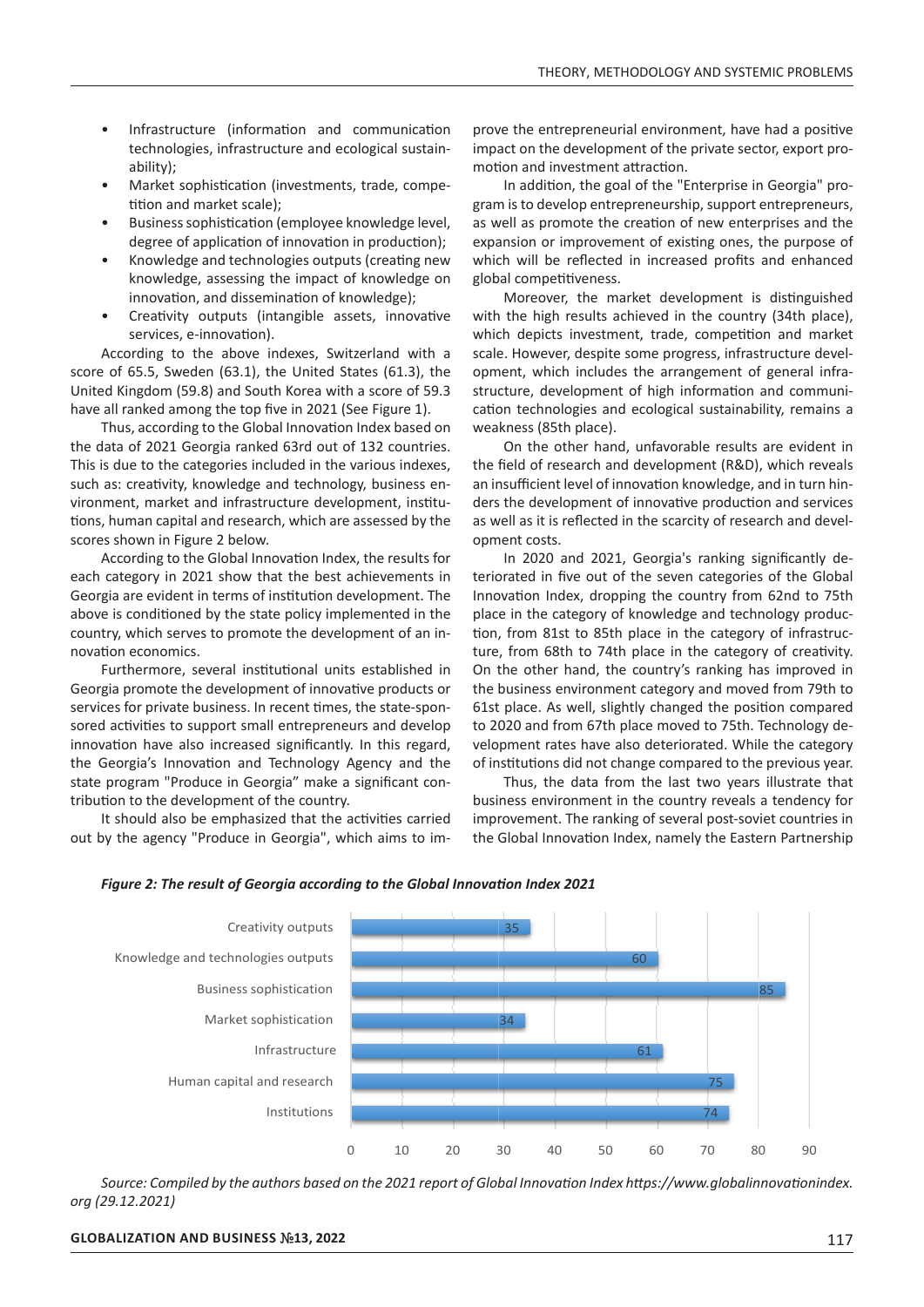

*Figure 3: Georgia's ranking in the Global Innovation Index by Individual Categories, in 2020-2021* **20 021**

Creativity outputs

*Source: Compiled based on the report of the Global Innovation Index 2021 https://www.globalinnovationindex.org/ aalysis-indicator (30.12.2021)*

(Belarus, Ukraine, Moldova, Armenia, Georgia and Azerbaijan), are also interesting.

However, as the diagram of the post-soviet countries illustrates (see the figure 4), Ukraine was the leader among the post-soviet countries with the score of 35.6 (49th place), while Azerbaijan was in the last 80th place with the score of 28.4.

Furthermore, when reviewing the rankings of some post-soviet countries in the Global Innovation Index, it is important to analyze the Global Innovation Index by all seven categories (see Figure 5).

Among some of the post-soviet countries we have reviewed, Georgia leads in terms of institutional category and is ranked 36th. In terms of human capital and research as well as market development, Azerbaijan holds a leading position (36th) in the ranking, followed by Georgia ranked 39th.

An important role in creating a favorable business environment is given to human capital as well as the introduction of knowledge and innovation in the field of production and services. It should be noted that in this category, Ukraine

ranks 53rd, and Georgia - 61st. As regards the introduction of knowledge and technology in production, which considers the impact of knowledge on the creation of innovation and its dissemination, Ukraine leads in 33rd place.

Moreover, in the seventh category, which includes creativity, intangible assets innovative services as well as electronic innovations Ukraine leads in 48th place among the post-soviet countries.

As mentioned above, the Global Innovation Index (GII) includes 80 indicators and combines seven categories.

Consequently, based on our analysis of key indicators of the Global Innovation Index, the strengths and weaknesses of Georgia in terms of innovation development have been identified.

In our point of view, simplicity of starting a business, the flexibility of market institutions and the institutional arrangement are considered to be the strength of Georgia. Furthermore, as a result of the Global Innovation Index analysis, human capital and research category are also positively evaluated.



# *Figure 4. The ranking of some post-soviet countries in the Global Innovation Index 2021* **Global Inn novation Inde ex** 202**1**

*Source: Compiled by the author based on the report of the Global Innovation Index 2021 https://www.globalinnovationindex. org (30.12.2021)*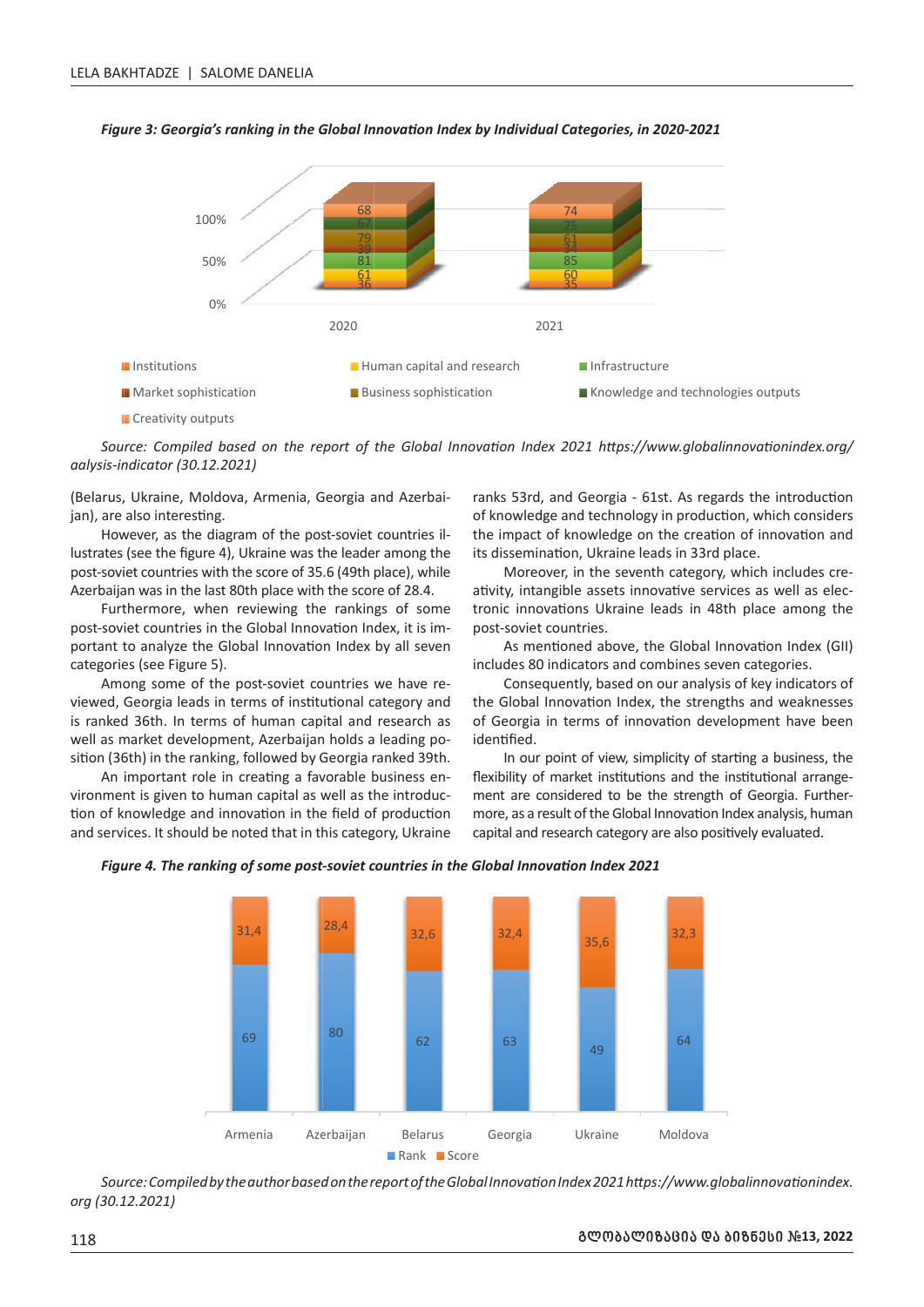

 $\overline{a}$ 

Figure 5: Ranking of some post-soviet countries in the Global Innovation Index 2021 by categories



In respect to weaknesses, a low rate was revealed according to the logistics indicator in which Georgia had a lowest evaluation. Weak connection between universities and the private sector in terms of collaboration in the field of research should also be considered a weakness. And in terms of business development, the quality of the cluster merger is low, as well as the costs of research and development.

### **CONCLUSION**

The determinants affecting the development of Georgia's innovation economics are closely related to each other and as a whole, create greenhouse conditions for the development of an innovation economics. However, it is important to note that in defining the development prospects of the country a crucial role is given to the development factors of the innovation economics at the macro and micro levels.

According to the Global Innovation Index 2021, the result of each category illustrates that the best achievements in Georgia are evident in terms of institution development that is conditioned by the state policy implemented in the country and serves as a promoter to the development of an innovation economics.

It is also noteworthy that several institutional units established in Georgia promote the development of innovative products or services for private business. Besides, in recent times, the state-sponsored activities to support small entrepreneurs and develop innovation have increased significantly. In this regard, the Georgia's Innovation and Technology Agency and the state program "Produce in Georgia" make a significant contribution to the development of the country.

It should also be noted that the activities carried out by the agency "Produce in Georgia", which aims to improve the entrepreneurial environment, have had a positive impact on the development of the private sector, export promotion and investment attraction.

#### **REFERENCES:**

- Abesadze, R. (2016). Innovations a Key Factor in Economic Development. The Collection of the International Scientific-Practical Conference Materials: Current Problems in the Economics and Development of Economic Science. Tbilisi, TSU, Publishing House of Paata Gugushvili Institute of Economics.
- Bakhtadze, L., & Danelia, S. (2019). The Major Determinants of Innovative Environment Formation in Georgia. Economic Alternatives, University of National and World Economy, Sofia, Bulgaria. 2, 243-249.
- Bedianashvili, G. (2018). Knowledge Economy, Innovative Entrepreneurial Policy and Culture: Systemic View. Materials of the International Scientific-Practical Conference: Modern tendencies of development of economy and economic science. Paata Gugushvili institute of economics, Ivane Javakhishvili Tbilisi State University, Tbilisi, 28-32.

Danelia, S. (2020). The Importance of Knowledge-Based Economy Index in Georgia. *Journal of Economics*. 6-9, 54-68.

Danelia, S. (2021). The Role of the State in Forming the Innovative Economics: The Case of Georgia. *Globalization and Business*. 12, 45-51

### **GLOBALIZATION AND BUSINESS** *#***13, 2022** 119